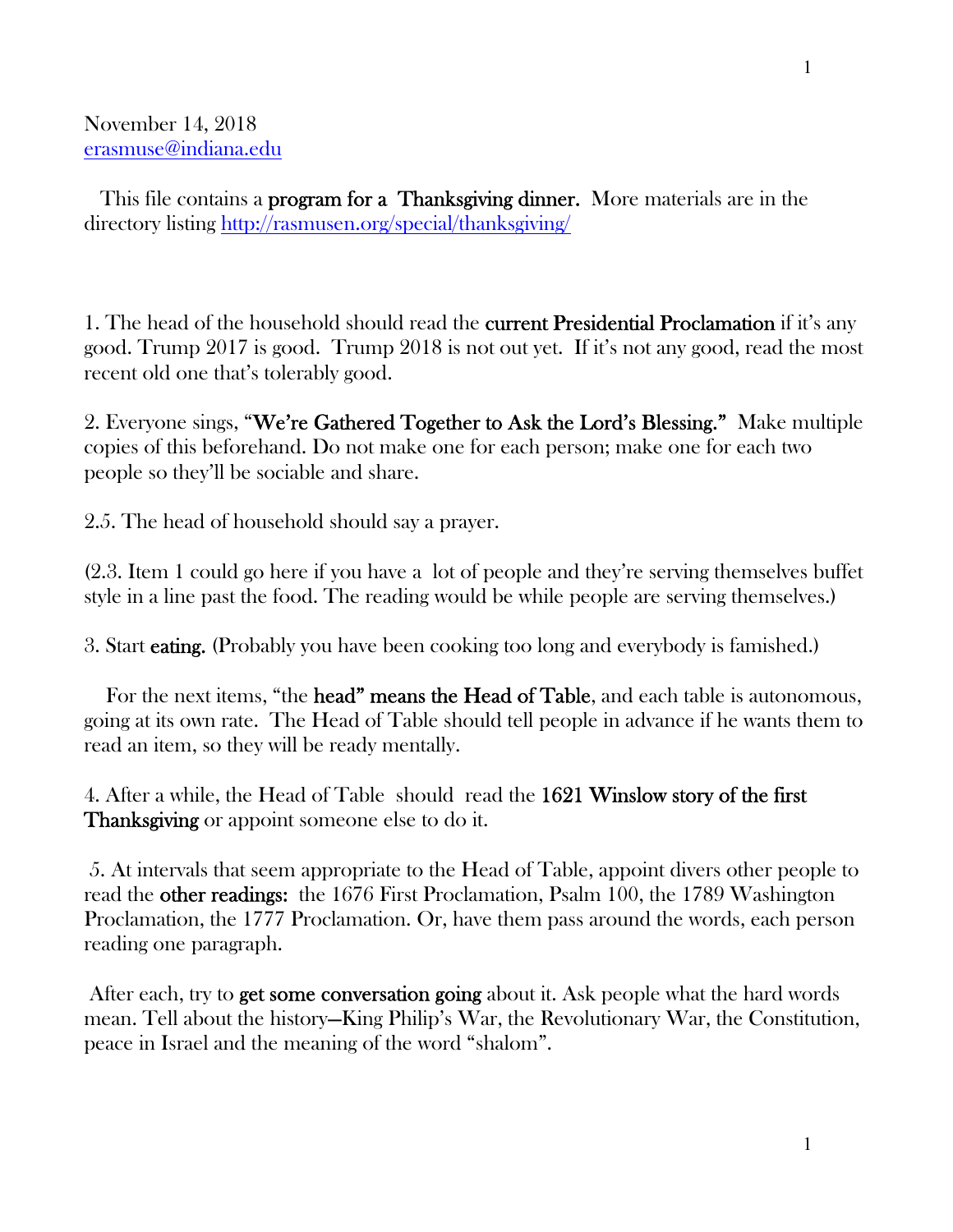## (1789, Washington)

 WHEREAS it is the duty of all nations to acknowledge the providence of Almighty God,

 to obey His will, to be grateful for His benefits, and humbly to implore His protection and favour;

and Whereas both Houses of Congress have, by their joint committee, requested me "to recommend to the people of the United States a DAY OF PUBLICK THANSGIVING and PRAYER,

 to be observed by acknowledging with grateful hearts the many and signal favors of Almighty God,

 especially by affording them an opportunity peaceably to establish a form of government for their safety and happiness:

Now, therefore, I do recommend and assign Thursday, the 26th day of November next,

 to be devoted by the people of these States to the service of that great and glorious Being

 who is the beneficent author of all the good that was, that is, or that will be;

 that we may then all unite in rendering unto Him our sincere and humble thanks for His kind care and protection of the people of this country previous to their becoming a nation...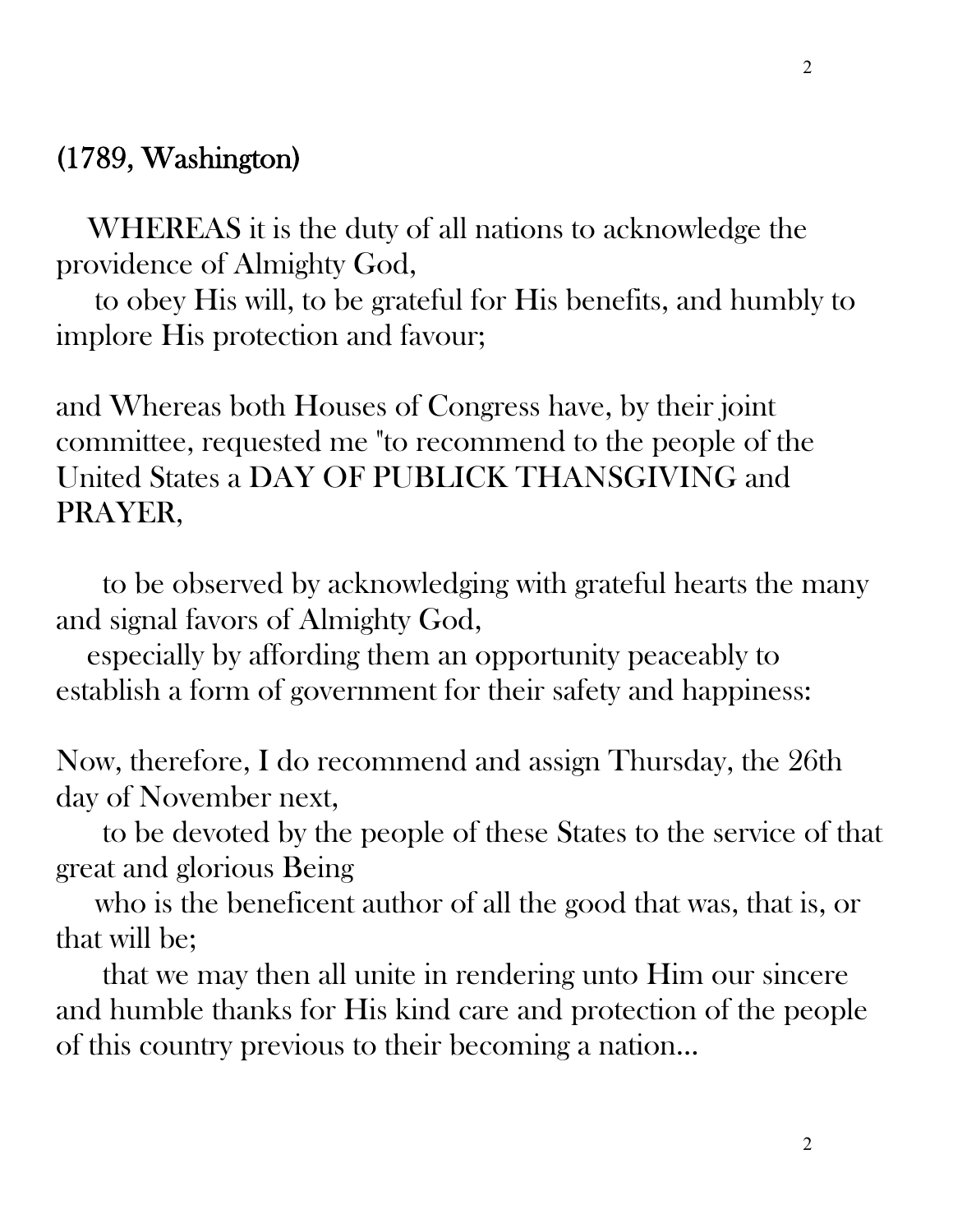# We Gather Together

We gather together to ask the Lord's blessing; He chastens and hastens his will to make known; The wicked oppressing now cease from distressing, Sing praises to his name: He forgets not his own.

Beside us to guide us, our God with us joining, Ordaining, maintaining his kingdom devine; So from the beginning the fight we were winning; Thou, Lord, wast at our side, All glory be thine!

We all do extol thee, thou leader triumphant, And pray that thou still our defender wilt be. Let thy congregation escape tribulation; Thy name be ever praised! O Lord, make us free!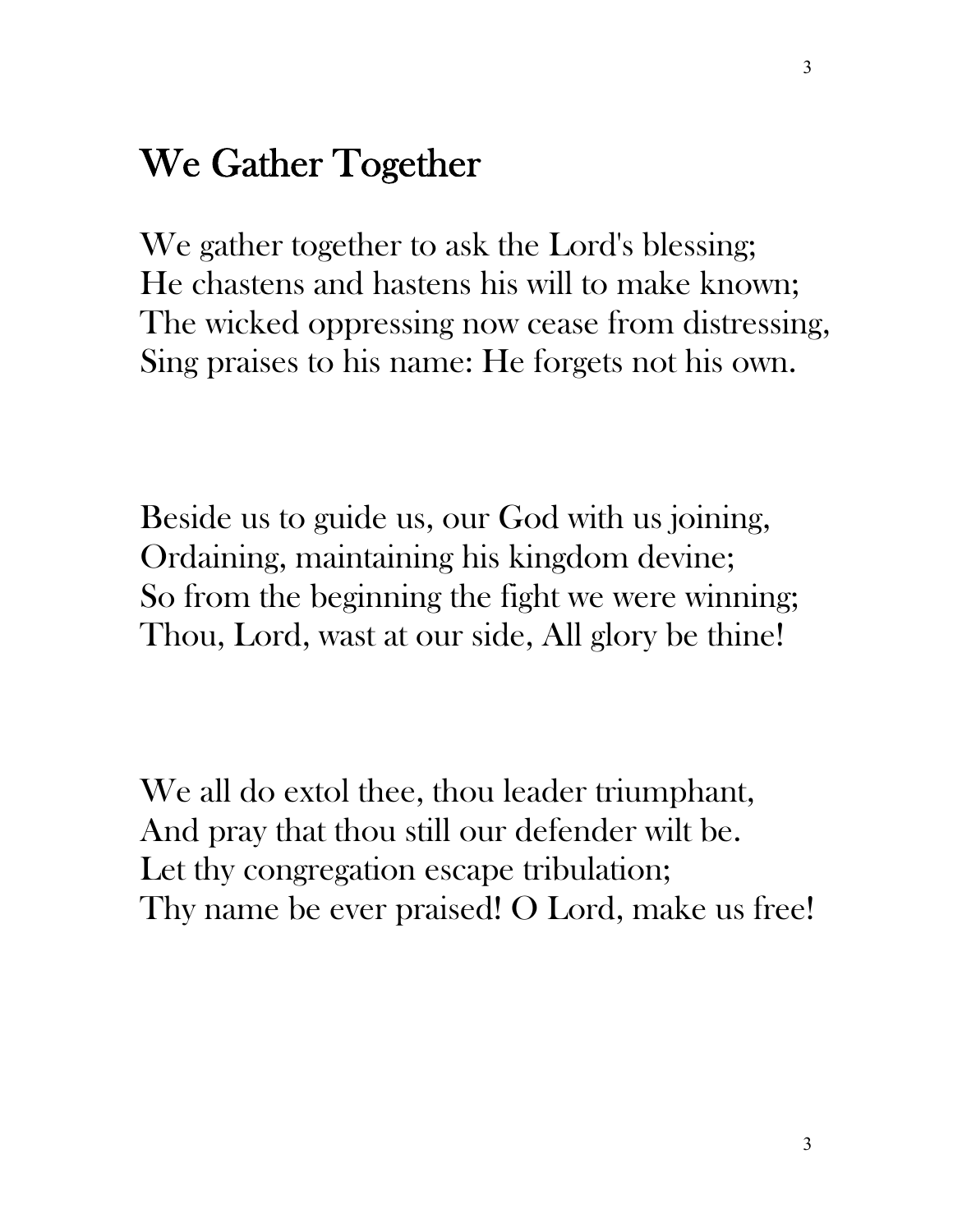#### (Edward Winslow, December 11, 1621)

 Our corn did prove well, and God be praised, we had a good increase of Indian corn, and our barley indifferent good,

 but our peas not worth the gathering, for we feared they were too late sown, they came up very well, and blossomed, but the sun parched them in the blossom;

 our harvest being gotten in, our governor sent four men on fowling, that so we might after a more special manner rejoice together after we had gathered the fruit of our labors.

 They four in one day killed as much fowl as, with a little help beside, served the company almost a week.

 At which time, amongst other recreations, we exercised our arms,

 many of the Indians coming amongst us, and amongst the rest their greatest King Massasoit, with some ninety men,

 whom for three days we entertained and feasted, and they went out and killed five deer, which they brought to the plantation and bestowed on our governor, and upon the captain and others.

And although it be not always so plentiful as it was at this time with us, yet by the goodness of God, we are so far from want that we often wish you partakers of our plenty.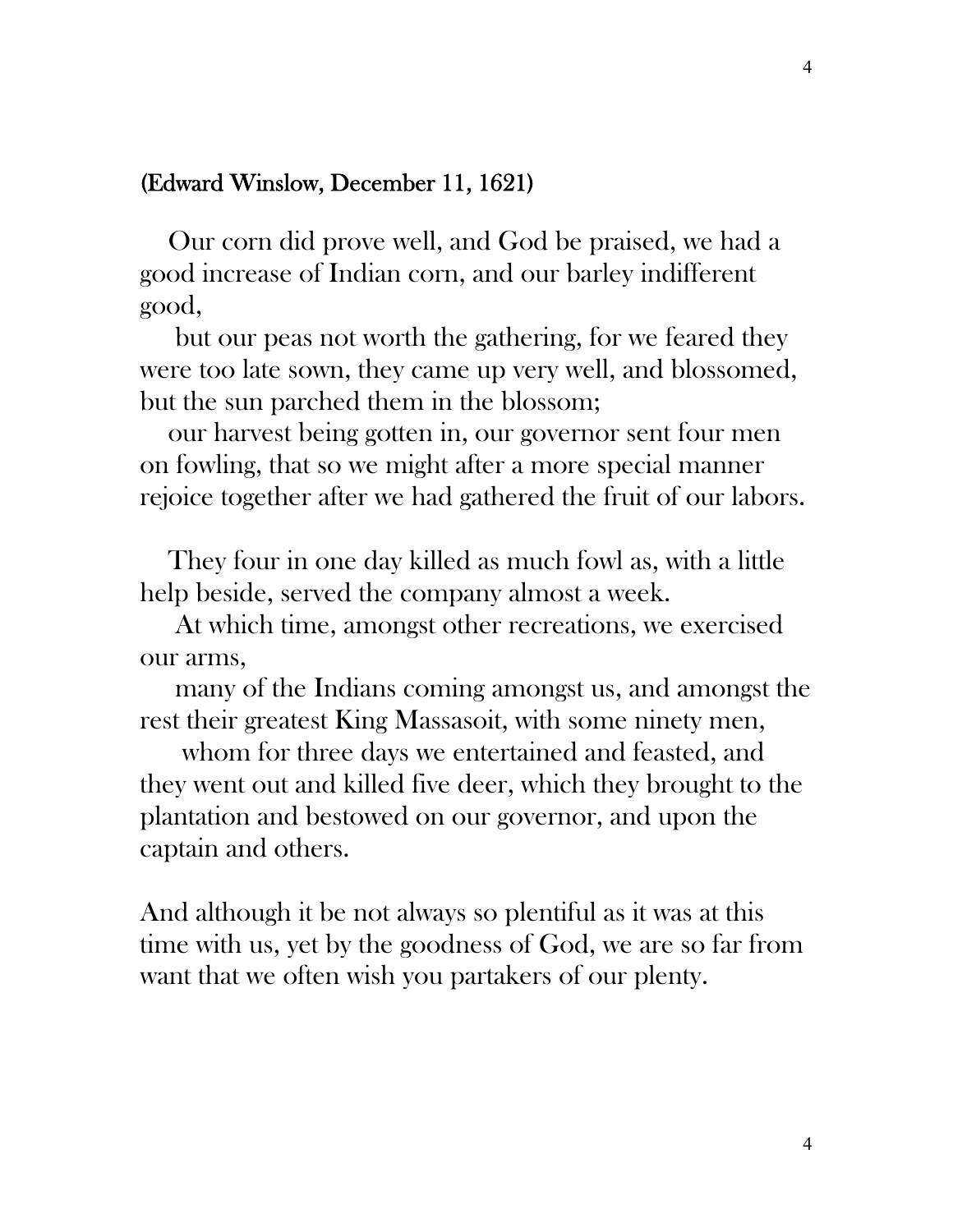### THE FIRST THANKSGIVING PROCLAMATION - JUNE 20, 1676: **Connecticut**

 "The Holy God having by a long and Continual Series of his Afflictive dispensations in and by the present Warr with the Heathen Natives of this land,

written and brought to pass bitter things against his own Covenant people in this wilderness, yet so that we evidently discern that in the midst of his judgements he hath remembered mercy,

 having remembered his Footstool in the day of his sore displeasure against us for our sins, with many singular Intimations of his Fatherly Compassion, and regard;

 reserving many of our Towns from Desolation Threatened, and attempted by the Enemy, and giving us especially of late with many of our Confederates many signal Advantages against them, without such Disadvantage to ourselves as formerly we have been sensible of, if it be the Lord's mercy that we are not consumed,

 It certainly bespeaks our positive Thankfulness, when our Enemies are in any measure disappointed or destroyed; and fearing the Lord should take notice under so many Intimations of his returning mercy, we should be found an Insensible people, as not standing before Him with Thanksgiving, as well as lading him with our Complaints in the time of pressing Afflictions:

 The Council has thought meet to appoint and set apart the 29th day of this instant June, as a day of Solemn Thanksgiving and praise to God for such his Goodness and Favour,

 many Particulars of which mercy might be Instanced, but we doubt not those who are sensible of God's Afflictions, have been as diligent to espy him returning to us; and that the Lord may behold us as a People offering Praise and thereby glorifying Him;

 the Council doth commend it to the Respective Ministers, Elders and people of this Jurisdiction; Solemnly and seriously to keep the same Beseeching that being perswaded by the mercies of God we may all, even this whole people offer up our bodies and soulds as a living and acceptable Service unto God by Jesus Christ."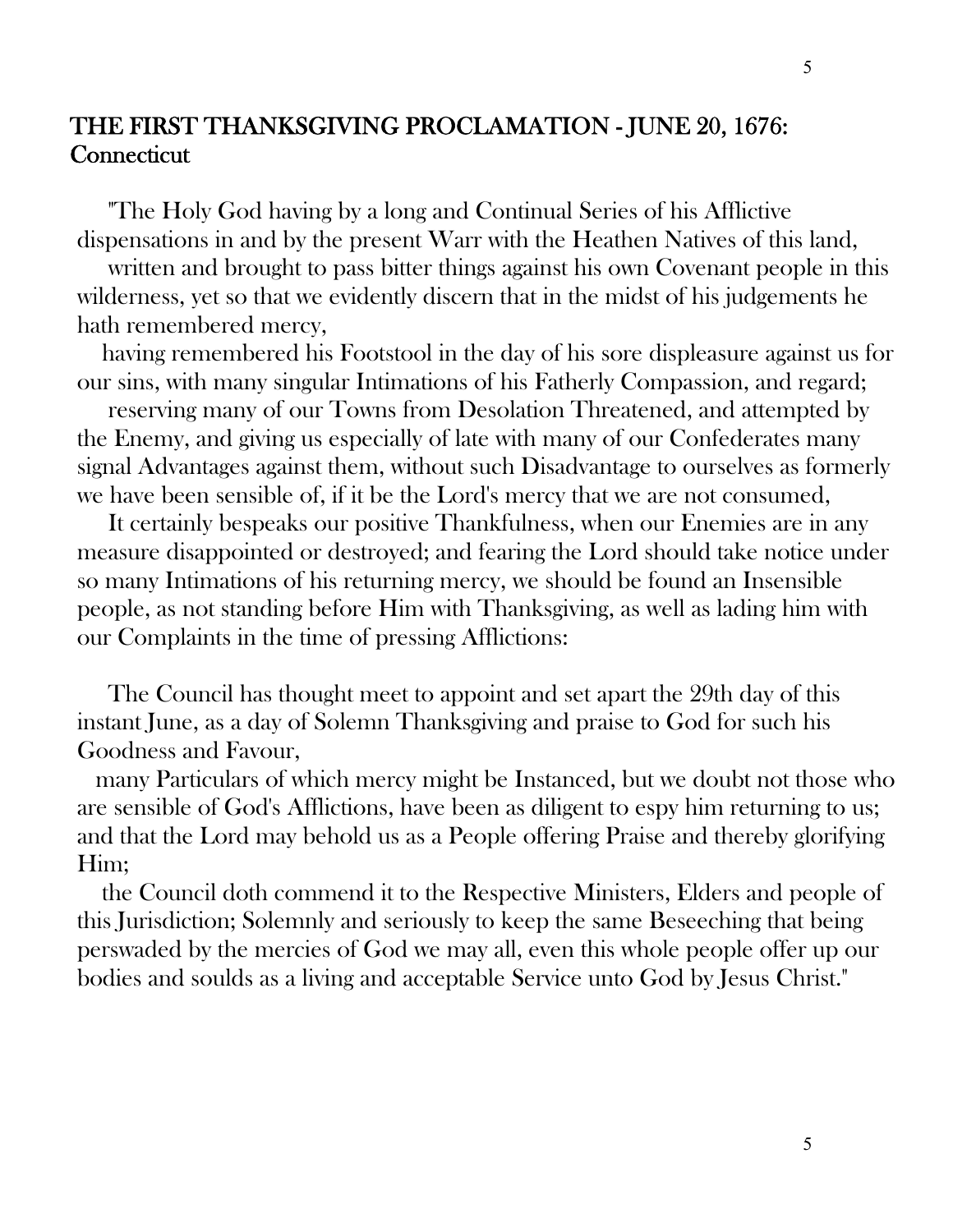## PSALM 100

"Make a joyful noise unto Jehovah, all ye lands.

 Serve Jehovah with gladness: come before his presence with singing.

 Know ye that Jehovah he is God: it is he that hath made us, and not we ourselves; we are his people, and the sheep of his pasture.

 Enter into his gates with thanksgiving, and into his courts with praise: be thankful unto him, and bless his name.

 For Jehovah is good; his mercy is everlasting; and his truth endureth to all generations."